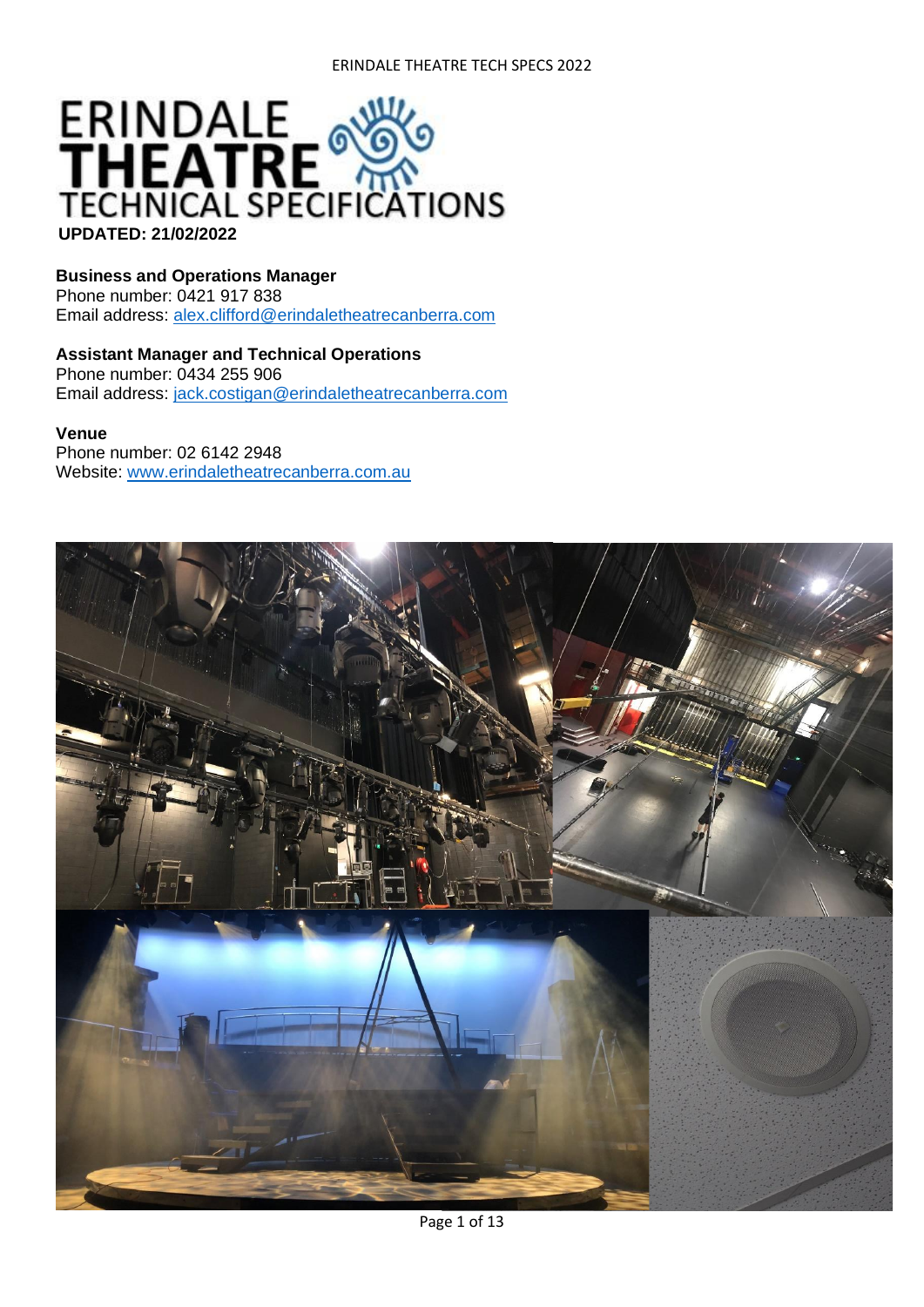**The information in the following document was true and correct at the time of printing**

**The Erindale Theatre reserves the right to adjust its inventory and specifications without notice**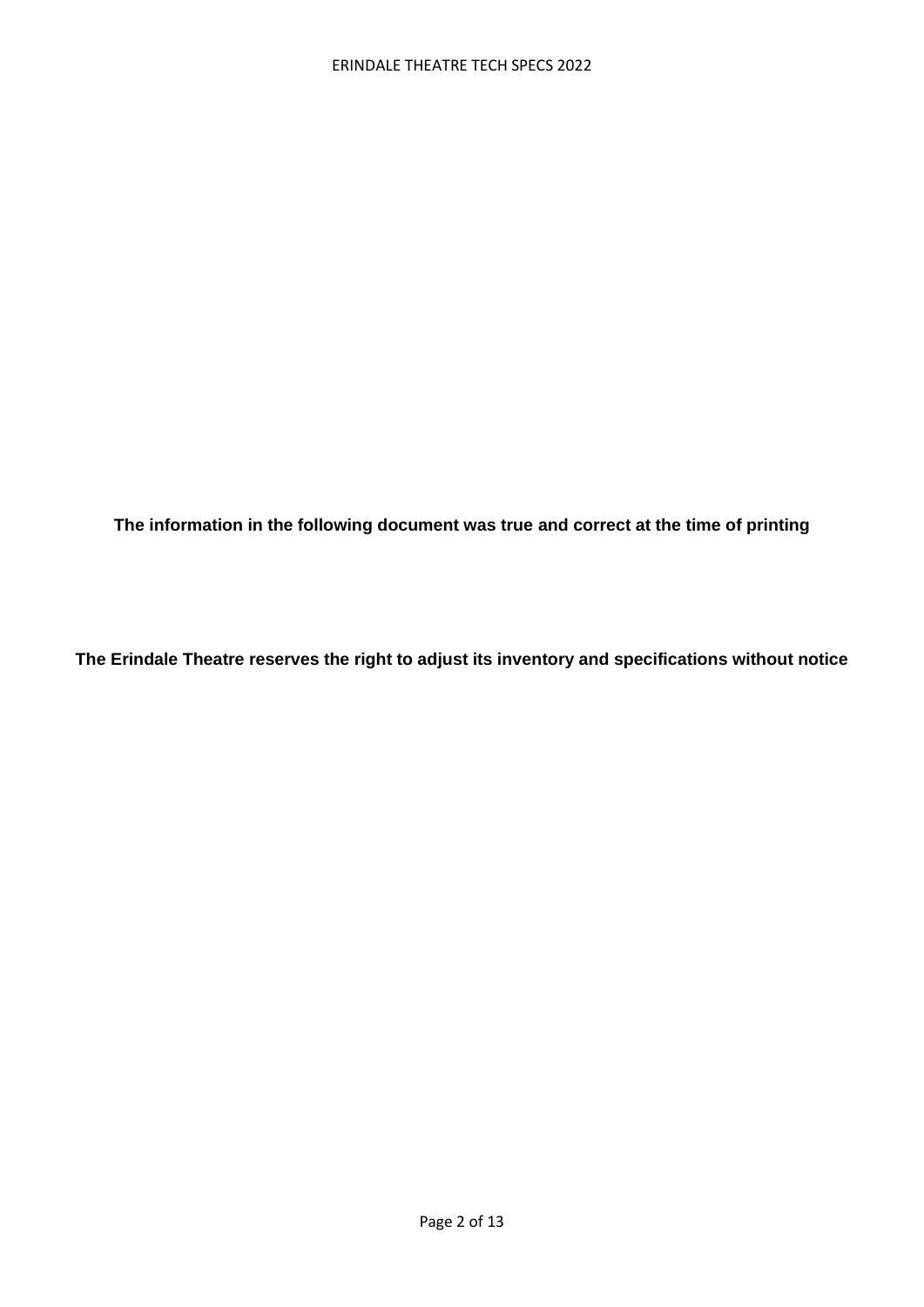# **Contents**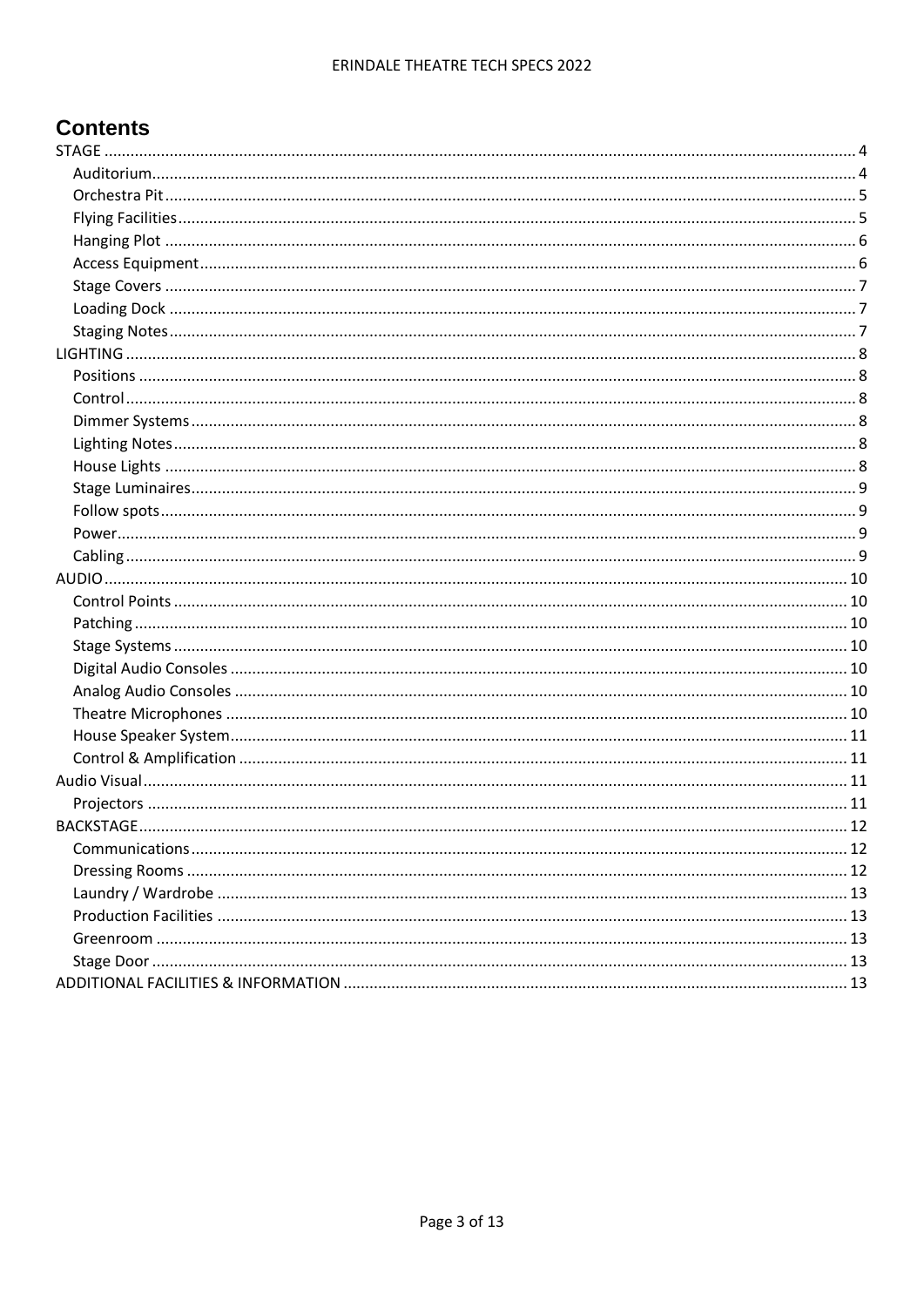# <span id="page-3-0"></span>**STAGE**

### **Brief Stage Description**

Unraked stage with a proscenium arch and flying facilities. Hardwood floor cover with Plywood sheets. Screwing into surface is permitted but larger holes are not allowed unless authorized by Technical Manager. Stage crossover behind the US fly line.

| Stage distributed load limit  | 750kg/m2         |
|-------------------------------|------------------|
| Stage point load limit        | 450kg            |
| Stage rake                    | Nο               |
|                               |                  |
| Apron distribution load limit | 500kg/m2         |
| Apron point load limit        | <b>Uncertain</b> |

### **Stage Dimensions**

| <b>Proscenium</b> |                     |
|-------------------|---------------------|
| <b>Width</b>      | Min $10m - Max 18m$ |
| Height            | Min $4.8m - Max 8m$ |

### **Setting line**

400mm US of DS edge (allows for house curtain).

#### **Distance from** (**SL** = Setting line, **CL** = Centre line)

| SL to DS edge of apron              | 0.4 <sub>m</sub>                 |
|-------------------------------------|----------------------------------|
| SL to DS edge of Orchestra Lift/Pit | 2.8 <sub>m</sub>                 |
| SL to first fly line                | 0.2 <sub>m</sub>                 |
| SL to last upstage fly line         | 7.5m                             |
| SL to rear wall                     | 9m + 2m for rear alcove          |
| CL to OP wall (or obstruction)      | 10.6 <sub>m</sub>                |
| CL to P wall (or obstruction)       | 11.1 <sub>m</sub>                |
| Stage to underside of grid          | 11.1m at SL & 10.4m at rear wall |
|                                     |                                  |

### **Overhead obstructions**

None

#### <span id="page-3-1"></span>**Auditorium**

Auditorium consists of stalls with a high rake.

| Seating capacity                    | 443 + 2 Wheelchair |
|-------------------------------------|--------------------|
| Seating capacity with sound console |                    |
| In auditorium                       | 423 + 2 Wheelchair |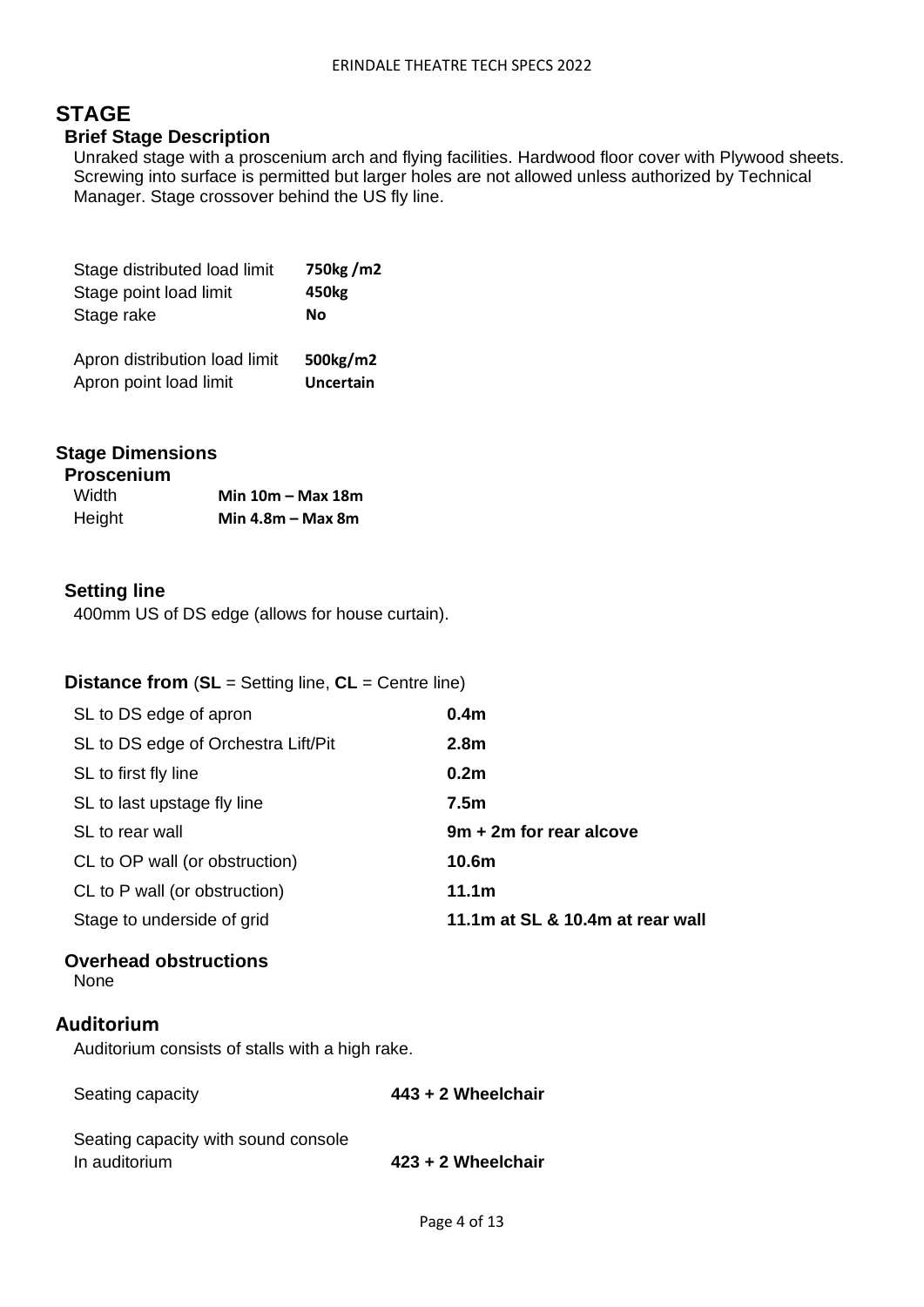### <span id="page-4-0"></span>**Orchestra Pit**

The orchestra pit is covered with fixed floor sections that require four crew to remove. Dimensions of the orchestra pit **9m x 5m** Orchestra pit maximum capacity **30 Persons**

# <span id="page-4-1"></span>**Flying Facilities**

### **Flying system**

Orchestra winch is a hand winch line located above the apron Fly system is a single purchase handline system Bar 22 is a hand winch line

## **Flying System Details**

| <b>Operating Position</b> | OP at stage level & on OP gallery 1 |
|---------------------------|-------------------------------------|
| Total number of Lines     | 22 + Orchestra winch                |
| Panorama Lines            | 2 Static Bars                       |
| <b>Batten Drift</b>       | 8m                                  |
| <b>Batten Type</b>        | 75mm x 50mm RHS                     |
| Batten length             | 16m                                 |
| <b>Batten Extensions</b>  | N/A                                 |
| Batten Pick-ups           | 4 Pick-ups                          |
| Batten Point Load         | 80kg                                |
| Batten W.W.L.             | 300 <sub>kg</sub>                   |
| <b>Cradle Capacity</b>    | 320kg                               |
| LX bars can be swung      | Yes                                 |
| Fly bars can be swung     | Yes                                 |

## SEE FLY PLOT FOR LINE ALLOCATIONS AND FURTHER INFO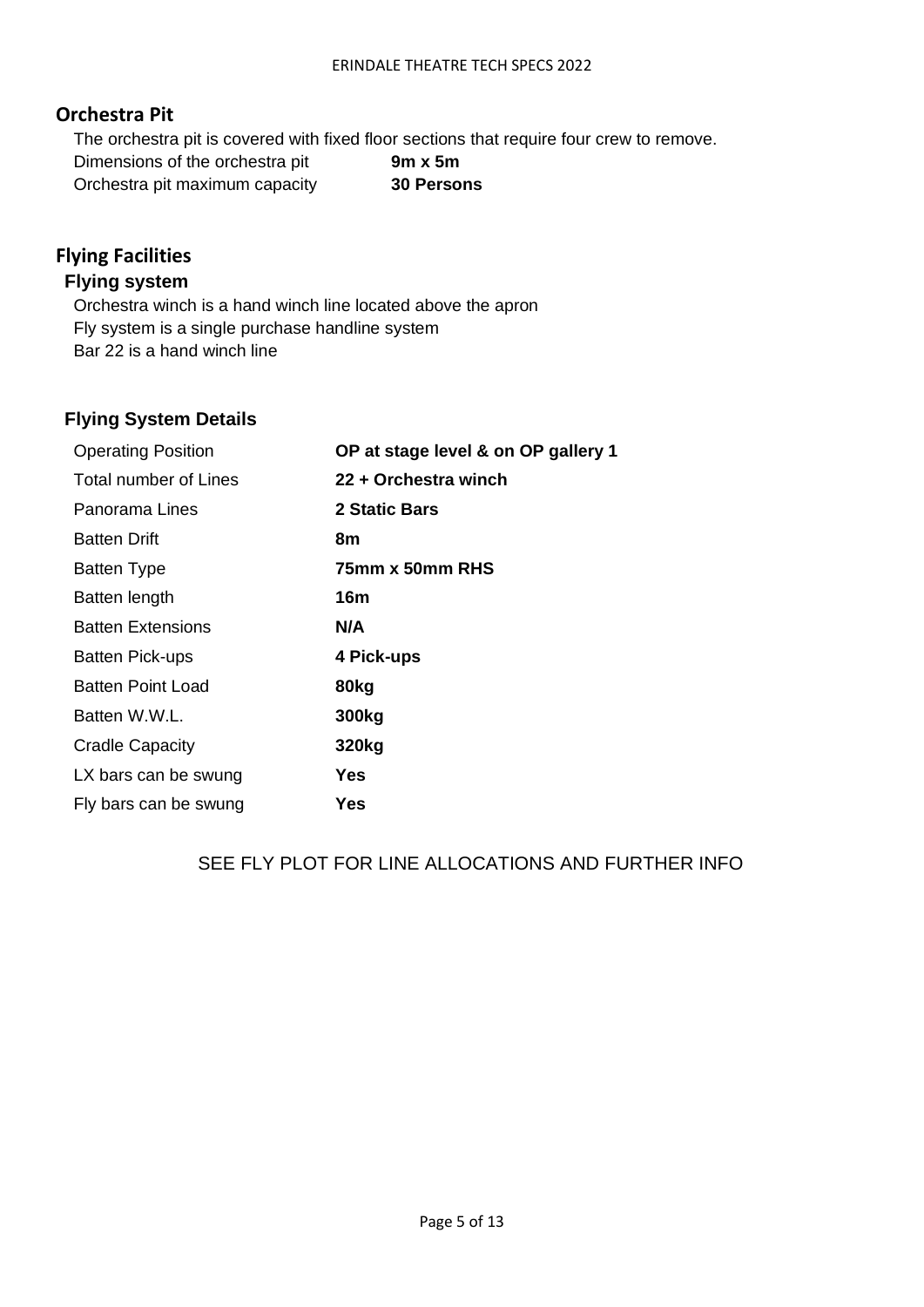## <span id="page-5-0"></span>**Hanging Plot**

SL: Setting Line as indicated previously

Line Type: **SP** = Single Purchase, **DP** = Double Purchase, **MW** = Motor Winch, **HW** = Hand Winch, **HL** = Hand Line  $S.W.L =$  Maximum capacity above bar weight

| Line#          | <b>Distance</b> | <b>Line Type</b> | <b>S.W.L.</b>     | <b>Venue Allocation</b> | <b>Intended Use</b>  |
|----------------|-----------------|------------------|-------------------|-------------------------|----------------------|
|                | from SL         |                  |                   |                         | (hiring company use) |
| <b>HW</b>      | $-1400$         | <b>WN</b>        | 500Kg             | Orchestra winch         |                      |
| 1              | 600             | <b>SP</b>        | 320 <sub>Kg</sub> | House curtain           |                      |
| $\overline{2}$ | 900             | <b>SP</b>        | 320Kg             | Lx1                     |                      |
| 3              | 1200            | SP               | 320Kg             | Legs                    |                      |
| $\overline{4}$ | 1800            | SP               | 320Kg             |                         |                      |
| 5              | 2100            | <b>SP</b>        | 320Kg             | Lx1a                    |                      |
| 6              | 2400            | SP               | 320 <sub>Kg</sub> | Legs/Border             |                      |
| $\overline{7}$ | 2700            | <b>SP</b>        | 320Kg             |                         |                      |
| 8              | 3000            | SP               | 320Kg             | Lx2                     |                      |
| 9              | 3300            | SP               | 320Kg             |                         |                      |
| 10             | 3600            | SP               | 320Kg             | Mirror ball             |                      |
| 11             | 4200            | SP               | 320Kg             | French action           |                      |
| 12             | 4500            | <b>SP</b>        | 320Kg             | Border                  |                      |
| 13             | 5100            | <b>SP</b>        | 320Kg             | Lx3                     |                      |
| 14             | 5400            | SP               | 320Kg             |                         |                      |
| 15             | 5700            | <b>SP</b>        | 320Kg             | Legs/Border             |                      |
| 16             | 6300            | SP               | 320Kg             |                         |                      |
| 17             | 6600            | <b>SP</b>        | 320Kg             | Lx4                     |                      |
| 18             | 6900            | <b>SP</b>        | 320Kg             |                         |                      |
| 19             | 7200            | SP               | 320Kg             | Lx4a                    |                      |
| 20             | 7500            | <b>SP</b>        | 320Kg             | French action           |                      |
| 21             | 7800            | <b>SP</b>        | 320Kg             | Cyclorama               |                      |
| HW             | 8100            | <b>WN</b>        | 180 <sub>Kg</sub> |                         |                      |

## **Drapery**

| <b>Type</b>    | <b>Material</b> | Colour       | Width           | Height           | Quantity |
|----------------|-----------------|--------------|-----------------|------------------|----------|
| House curtain  | 100% Wool       | <b>Black</b> | 16 <sub>m</sub> | 5.2 <sub>m</sub> |          |
| <b>Borders</b> | 520 GSM         | <b>Black</b> | 16 <sub>m</sub> | 2m               | Д        |
| Legs           | 520 GSM         | <b>Black</b> | 3m              | 7m               | O        |
| French action  | 520 GSM         | <b>Black</b> | 8m              | 7m               | $\mu$    |
| Cyclorama      | 190 GSM         | White        | 16 <sub>m</sub> | 5.6m             |          |

## <span id="page-5-1"></span>**Access Equipment**

### **Elevated Work Platform**

Snorkel UL40, push around vertical lift. Maximum reach is 12.1m

#### **EWP Restrictions**

Outriggers must be used at all times, one staff member to be located at the base whilst in use. Licence must be Validated.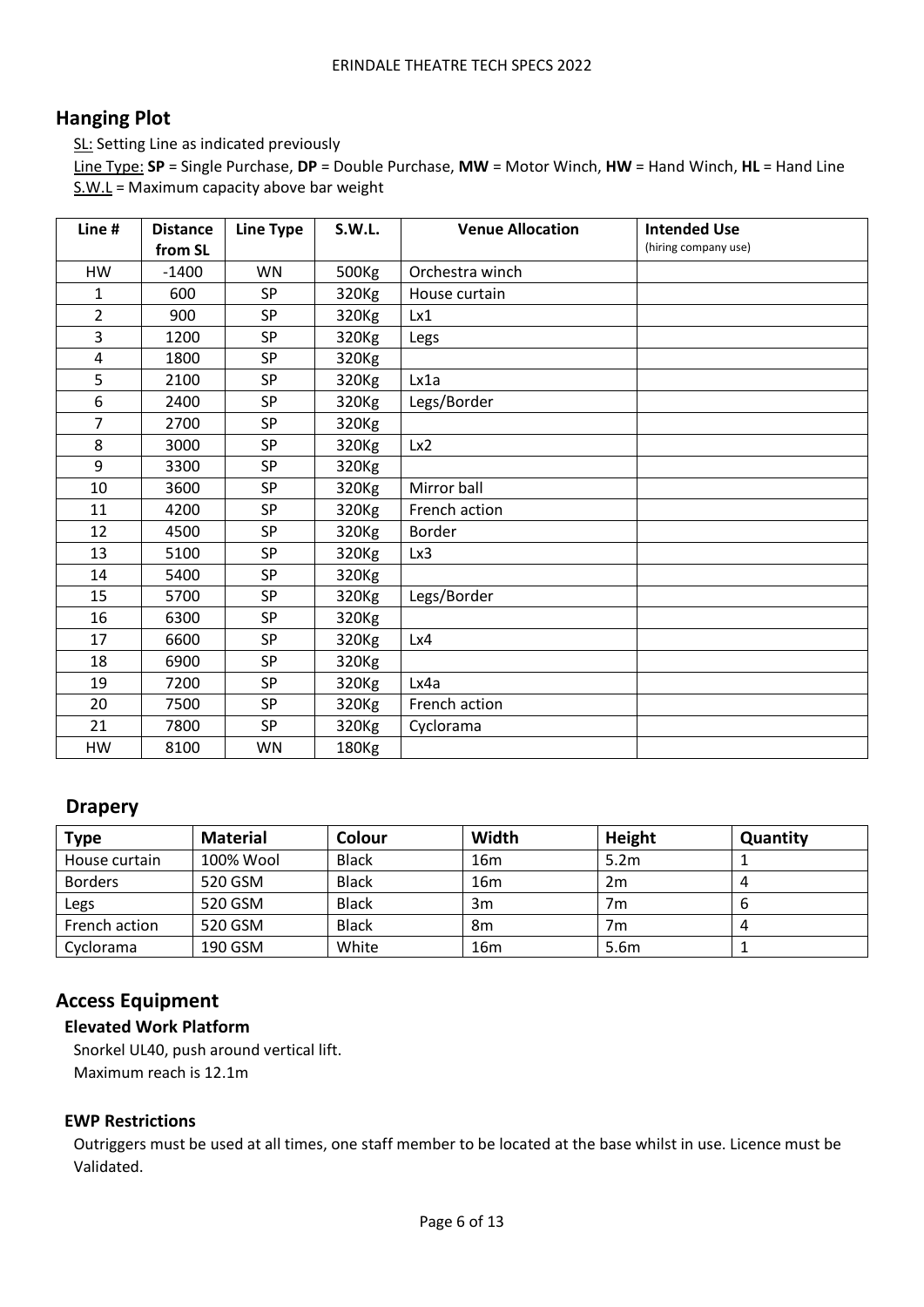### **Ladders**

1 x **1.8m** Fibre glass step ladder 1 x **2.9m** Aluminium step ladder

1 x **3.7m – 6.5m** Aluminium Extension ladder

### **Staging Units**

| 8 x Timber top/metal frame rostra | 1.2m x 2.4m x 0.6m or 0.3m legs |
|-----------------------------------|---------------------------------|
| 2 x Timber top/metal frame rostra | 1.2m x 2.4m x 0.6m or 0.3m legs |
| 4 x Portable stage panels         | 1.2m x 2.4m x 0.8m to 1.4m legs |

### <span id="page-6-0"></span>**Stage Covers**

| <b>Style</b>      | Tarkett        |                              |
|-------------------|----------------|------------------------------|
| <b>Dimensions</b> |                | 6 rolls of $2m \times 12.5m$ |
| Colour            | Black or white |                              |
| Tap safe          | Yes            |                              |

### **Stage Traps**

There is one stage trap located DS Prompt side on apron. Trap dimensions are **615mm x 730mm**

## <span id="page-6-1"></span>**Loading Dock**

#### **Access**

### **Truck access via carpark off Mcbryde Crescent. Truck able to reverse up to loading dock.**  Loading Dock Height **1.2m**

| Door Dimensions | Loading Dock         | 3m High     |
|-----------------|----------------------|-------------|
|                 |                      | 1.8m Wide   |
|                 | Stage Door           | 3m High     |
|                 |                      | 1.8m Wide   |
|                 | <b>Workshop Door</b> | 3m High     |
|                 |                      | $1.6m$ Wide |

## <span id="page-6-2"></span>**Staging Notes**

The Technical Manager will need to inspect and approve all flown set pieces. Please note that structural work may be needed to be done on set to meet safety standards and Erindale Theatre reserves the right to refuse certain set or rigging done to be flown. All flown set is to be listed with dimensions and sent to the Technical Manager via email a minimum of one week prior to booking.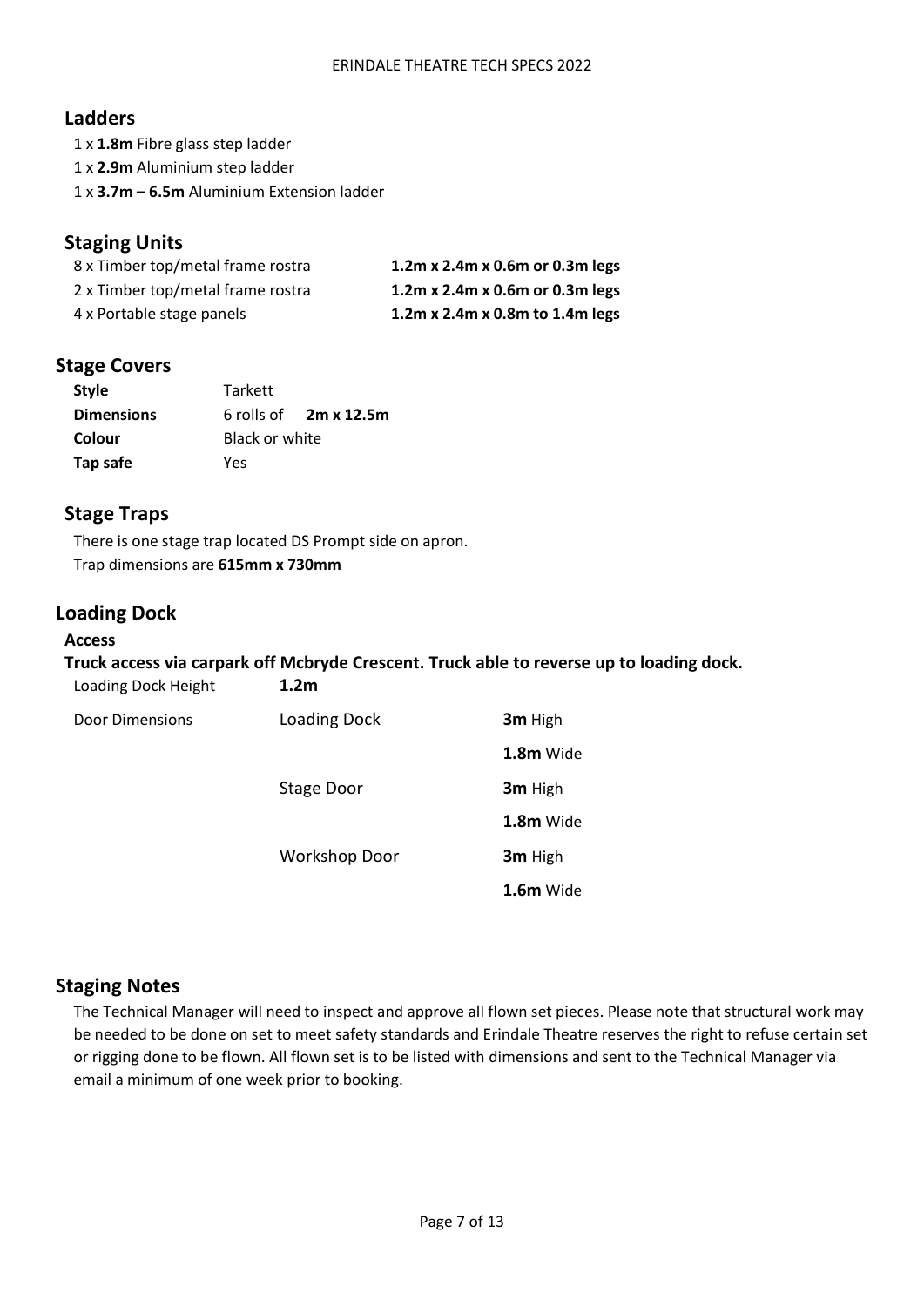# <span id="page-7-0"></span>**LIGHTING**

## <span id="page-7-1"></span>**Positions**

Stage Lx Bars **All stage bars can be swung see hanging plot standard Lx bar locations** 

### **FOH Bridge**

| 14m |
|-----|
| 9m  |
| 17m |
|     |

### **Prompt Ladder**

| Setting line to lighting bar | 11 <sub>m</sub>  |
|------------------------------|------------------|
| Useable bar height           | 3.5 <sub>m</sub> |

#### **OFF-Prompt ladder**

| Setting line to Lighting bar | 11 <sub>m</sub>  |
|------------------------------|------------------|
| Useable bar height           | 3.5 <sub>m</sub> |

### <span id="page-7-2"></span>**Control**

| Available positions               | <b>Control room and Auditorium</b>                                  |
|-----------------------------------|---------------------------------------------------------------------|
| Lighting console                  | <b>ETC ION Attached 20 sub master board</b>                         |
| Output parameters                 | 1024                                                                |
| Remote riggers available on stage | Yes                                                                 |
| Signal output                     | <b>DMX 512</b>                                                      |
| Signal distribution               | Stream A to main dimmer room control                                |
|                                   | Stream B to Prompt gallery second floor (Controls all LED stage and |
|                                   | Cyc wash)                                                           |

## <span id="page-7-3"></span>**Dimmer Systems**

| Total Dimmers       | 84ch |
|---------------------|------|
| 1x Fixed in house   | 60ch |
| 1x Jands wall mount | 12ch |
| 1x LSC Epak         | 12ch |

#### **Dimmer location**

Dimmer outlets are located on the Prompt side second floor and in the pitt

## <span id="page-7-4"></span>**Lighting Notes**

Lanterns for standard rig cannot be relocated unless prior approval, Standard rig provides excellent stage and Cyc wash (RGBW)

# <span id="page-7-5"></span>**House Lights**

| Independent control      | Yes with adjustable fade time     |
|--------------------------|-----------------------------------|
| <b>Control Positions</b> | Control room, Stage managers desk |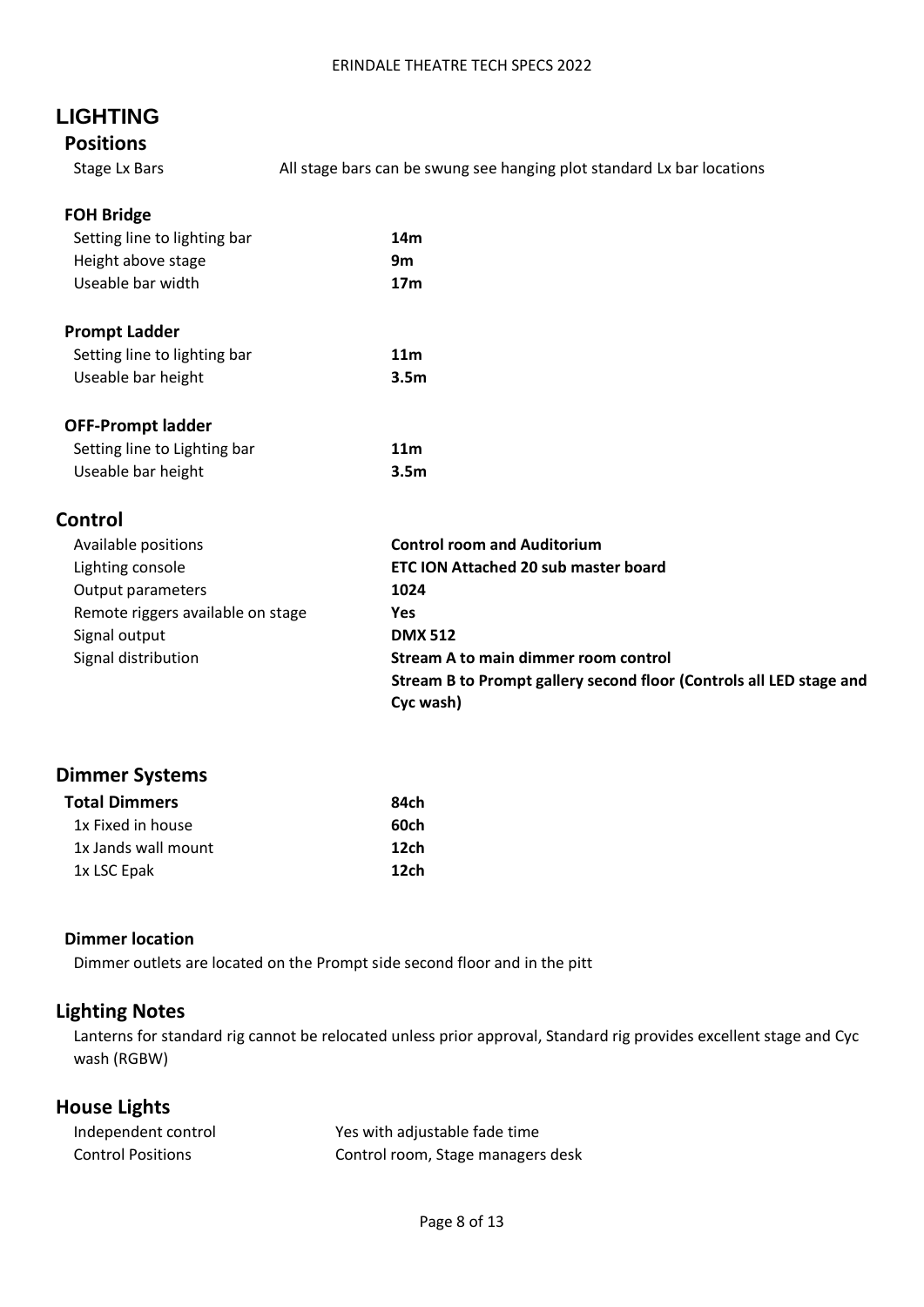#### ERINDALE THEATRE TECH SPECS 2022

# <span id="page-8-0"></span>**Stage Luminaires**

### **Front of house**

| <b>Make</b> | Model       | Angle           | <b>Detail/Accessories</b> | Watt              | Total |
|-------------|-------------|-----------------|---------------------------|-------------------|-------|
| Selecon     | ZS1200M     | $16/32^{\circ}$ | FOH Bridge                | 1000 <sub>w</sub> |       |
| Selecon     | Acclaim     | $18/34^{\circ}$ | FOH Bridge                | 575 <sub>w</sub>  |       |
| <b>ETC</b>  | Source 4 CE | $26^{\circ}$    | <b>FOH Bridge</b>         | 750 <sub>w</sub>  |       |

### **Decal/Gobo**

| <b>Make</b> | Model   | Angle        | <b>Detail/Accessories</b> | Watt              | <b>Total</b> |
|-------------|---------|--------------|---------------------------|-------------------|--------------|
| Selecon     | ZS1200N | $8/16^\circ$ | <b>Decals</b>             | 1000 <sub>w</sub> |              |
| Selecon     | ZS1200N | $8/16^\circ$ | Gobos                     | 1000 <sub>w</sub> | -            |

#### **Stage**

| <b>Make</b>               | <b>Model</b> | Angle                            | <b>Details/Accessories</b> | Watt              | <b>Total</b>   |
|---------------------------|--------------|----------------------------------|----------------------------|-------------------|----------------|
| ETC                       | Source 4 Jnr | Fixed 26°                        | Down Spot                  | 750 <sub>w</sub>  | 9              |
| <b>ETC</b>                | Source 4 Jnr | Fixed 36°                        | CS, CBS                    | 750 <sub>w</sub>  | 4              |
| Martin                    | Rush Par2    | $10/60^\circ$                    | LED Stage wash 12ch        | 151w              | 12             |
| Selecon                   | <b>PLCYC</b> | $38^{\circ} \wedge 42^{\circ}$ > | LED Cyc wash 10ch          | 140w              | 9              |
| Strand                    | <b>ALTO</b>  | $8/16^\circ$                     | Mirror Ball                | 2000 <sub>w</sub> | 2              |
| Selecon                   | Fresnel      | $90^\circ$                       | US Wash                    | 650w              | 4              |
| Selecon                   | Rama         | $7/55^\circ$                     | Side Lights                | 1000 <sub>w</sub> | 10             |
| Phillips                  | Apollo Kombi | Flood                            | Foot Lights                | 500 <sub>w</sub>  | 3              |
| <b>Brilliant lighting</b> | 74210/06     | Flood                            | <b>Blinders</b>            | 500 <sub>w</sub>  | $\overline{2}$ |
| Acme                      | XA400        | $8-45^\circ$                     | Moving head                | 270 <sub>w</sub>  | 8              |

# <span id="page-8-1"></span>**Follow spots**

| <b>Make</b> | Model       | Angle       | <b>Details/Accessories</b> | Watt              | Total |
|-------------|-------------|-------------|----------------------------|-------------------|-------|
| Selecon     | Performance | $5/9^\circ$ | 6 Colour Magazine          | 2000 <sub>w</sub> |       |

#### **Stored**

| <b>Make</b> | Model   | Angle         | Watt              | Total |
|-------------|---------|---------------|-------------------|-------|
| Selecon     | Rama    | $7/55^\circ$  | 1000 <sub>w</sub> |       |
| Selecon     | ZS1200M | $16/32^\circ$ | 1000 <sub>w</sub> |       |
| Selecon     | Acclaim | $18/34^\circ$ | 575 <sub>w</sub>  |       |
| Pro par     | Par 16  | $35^\circ$    | 50 <sub>w</sub>   |       |

#### <span id="page-8-2"></span>**Power**

### **3 Phase Outlets**

3x 32amp prompt stage floor 1x 32amp Prompt gallery second floor

<span id="page-8-3"></span>**Cabling** 

| 240v Extension cable - Black | $20 \times 1m$                         |
|------------------------------|----------------------------------------|
| $20 \times 20m$              | Weiland                                |
| $20 \times 10m$              | $12 \times 6$ way at 40m               |
| $20x$ 5m                     |                                        |
| $20 \times 3m$               | 3 phase Extensions                     |
| $20 \times 2m$               | 2x 32amp extension 3 phase leads - 20m |
|                              |                                        |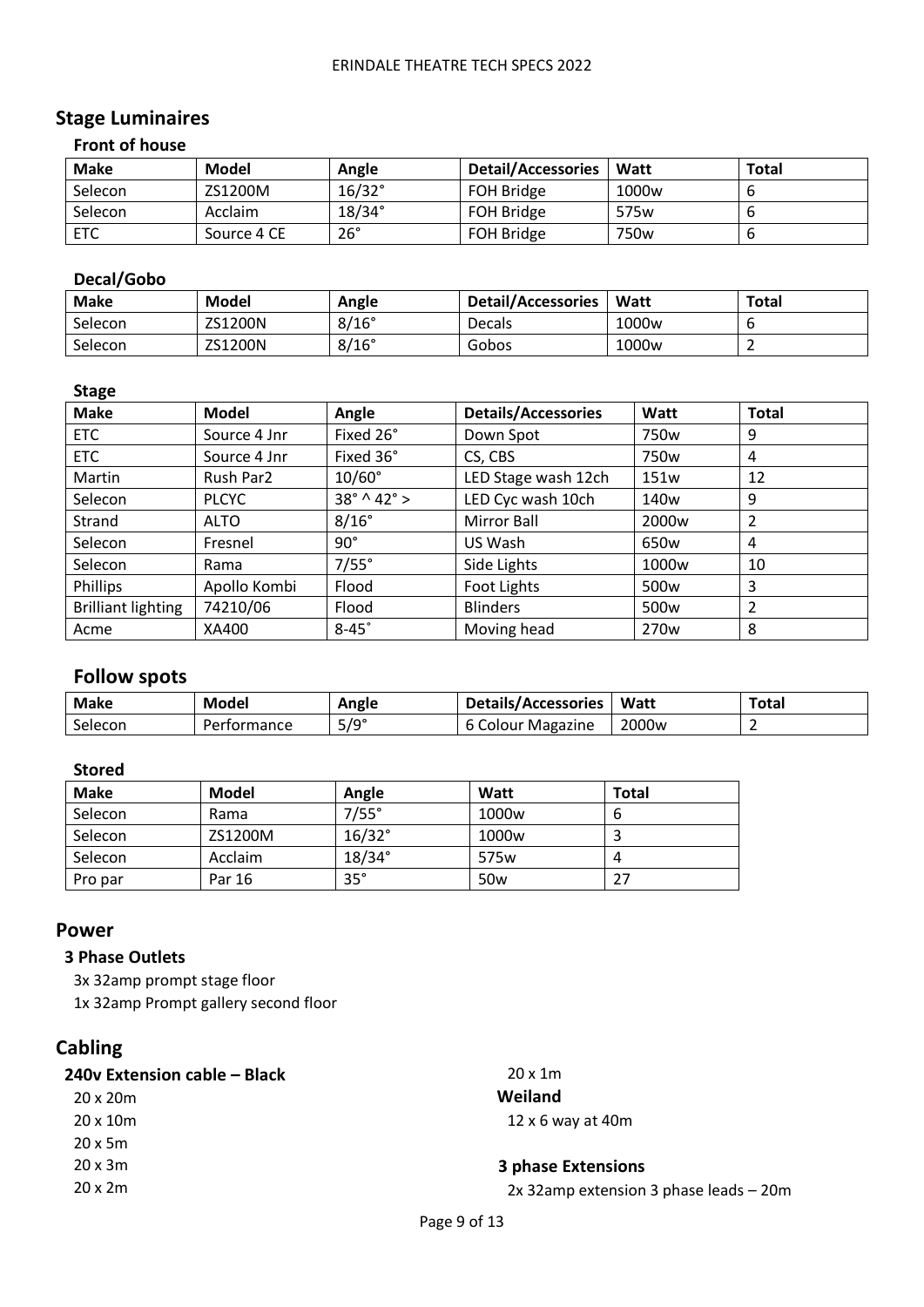# <span id="page-9-1"></span><span id="page-9-0"></span>**AUDIO Control Points**

| Control room    | Yes                    |
|-----------------|------------------------|
| Location detail | <b>Bio Box</b>         |
| Auditorium      | Yes                    |
| Location Detail | <b>Rear Off Prompt</b> |

## <span id="page-9-2"></span>**Patching**

5x analogue male XLR inputs from prompt corner 2x analogue male XLR inputs from off-prompt corner 6x analogue male XLR inputs along fly tower 2x analogue male XLR inputs on rear alcove wall 1x analogue male XLR input centre back in stage trap

### <span id="page-9-3"></span>**Stage Systems**

#### **Cable**

| $20 \times 10m$ | <b>Multicore</b>              |
|-----------------|-------------------------------|
| $20x$ 5m        | 1x Jands 8ch 10m              |
| 20 x 3m         | 1x Clarity 16ch 4 returns 20m |
| $20 \times 1m$  | 1x 32i Stage box              |

### <span id="page-9-4"></span>**Digital Audio Consoles Sound craft consoles**

### <span id="page-9-5"></span>**Analog Audio Consoles Midas Venice 320 (32 + 8)**

**SI Impact (32 + 32) Si Compact (32 + 32)**

#### **Playback**

| Item               | Make    | Model  | <b>Detail</b>        | Total |
|--------------------|---------|--------|----------------------|-------|
| Multi media player | Redback | A2706F | USB / SD / Bluetooth |       |
| MacBook pro 13"    | Apple   | Qlab   | USB / AUX / HDMI     |       |

#### **Accessories**

| <b>Item</b>       | Model      | Detail / Accessories | <b>Total</b> |
|-------------------|------------|----------------------|--------------|
| Microphone stands | Tri base   | Boom arm tall        |              |
| Microphone stands | Tri base   | Boom arm short       |              |
| Microphone stands | Round base | Straight             |              |

## <span id="page-9-6"></span>**Theatre Microphones**

| <b>Make</b> | <b>Model</b> | Detail / accessories | <b>Use</b>          | Total |
|-------------|--------------|----------------------|---------------------|-------|
| Sennheiser  | Ew G4        | Wireless hand held   | Vocal               |       |
| Sennheiser  | SK 100 G4    | Wireless belt pack   | Vocal or instrument |       |
| Shure       | MX412D/C     | Base touch to talk   | Vocal               |       |
| Shure       | Micro flex   | Lectern              | Vocal               |       |
| Sennheiser  | E815S        | Wired                | Vocal               |       |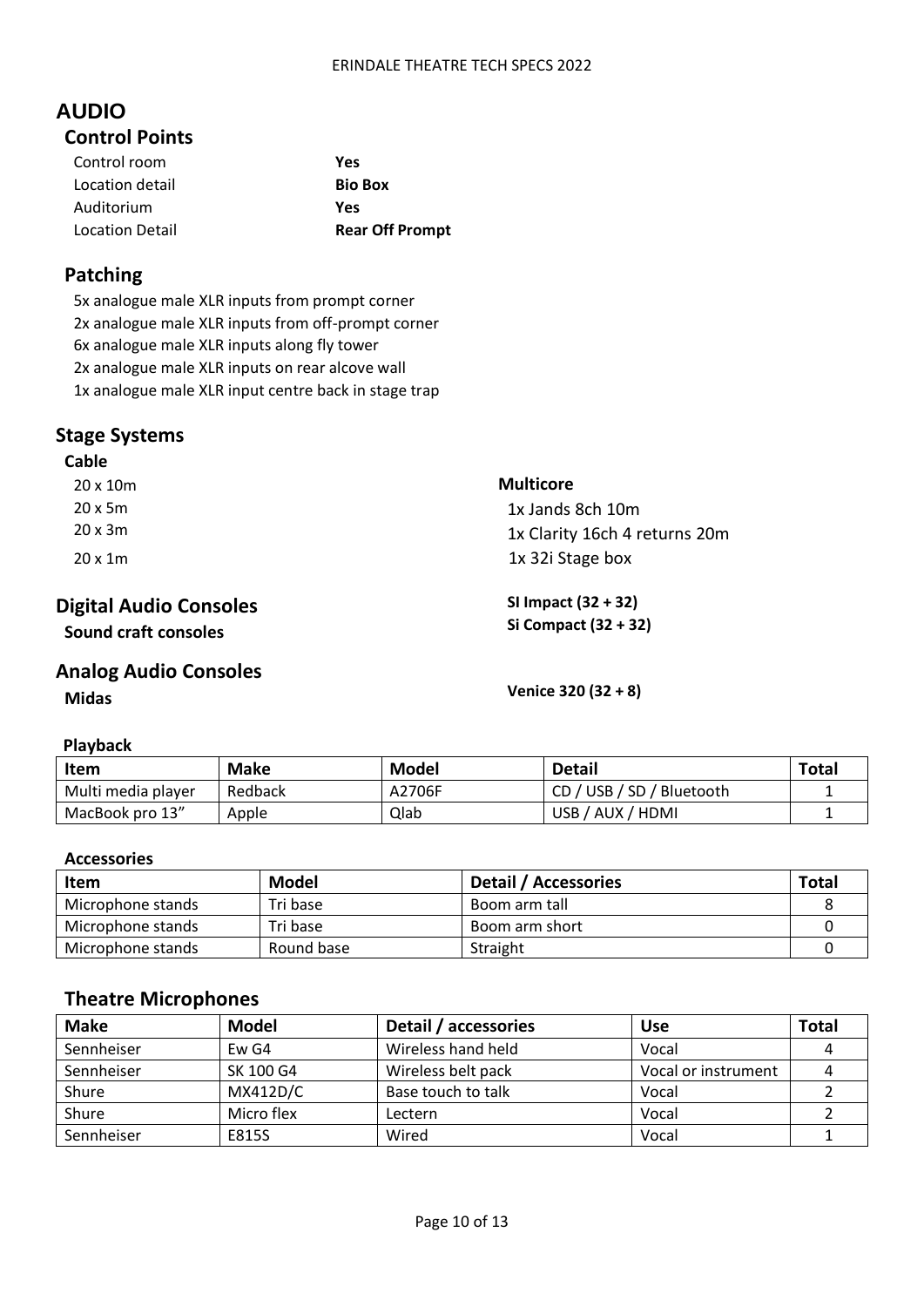#### ERINDALE THEATRE TECH SPECS 2022

### <span id="page-10-0"></span>**House Speaker System**

**FOH Speakers JBL BRX Line array** in Left and Right.

### **Array per side**

**8 x** JBL BRX-308LA

# **Floor subs per side**

**2 x** JBL BRX-325SP

### <span id="page-10-1"></span>**Control & Amplification**

### **Control**

**1x DBX – VENU360** Integrated signal processor with all parametric EQ set for systems.

### **Amplifiers**

**6 x JBL 1,000w per channel, 6 channel amplifiers.** 

#### **Foldback**

**SLX 300 x 4 with 1x crown 4200 XTI amplifier.** 

#### **Audio Notes**

Additional audio systems can be requested

## <span id="page-10-2"></span>**Audio Visual**

### <span id="page-10-3"></span>**Projectors**

| <b>Type</b> | Model           | <b>Detail/Accessories</b>        | Total |
|-------------|-----------------|----------------------------------|-------|
| <b>NEC</b>  | $NP - PA803ULG$ | 8000 lumens laser (Cyc backdrop) |       |
| Sony        | $VPL - CX150$   | 3500 lumens                      |       |
| <b>NEC</b>  | MT – 1075       | 4200 lumens                      |       |

#### **Additional LED Screens**

**(Not inclusive of standard rig, hire charges apply)** 

#### **AV Playback Equipment**

| <b>Item</b> | Model       | <b>Detail/Accessories</b>          | Tota <sub>l</sub> |
|-------------|-------------|------------------------------------|-------------------|
| Apple       | MacBook Pro | Various mini display port adaptors |                   |

#### **Projector Rigging Points**

Projector cradles can be rigged from any available horizontal bar or fly line. 1m projector mount.

#### **Cabling**

Cat5 is permanently installed to patch panels located in the control room and at the stage managers console. HDMI or VGA can be used from these ports.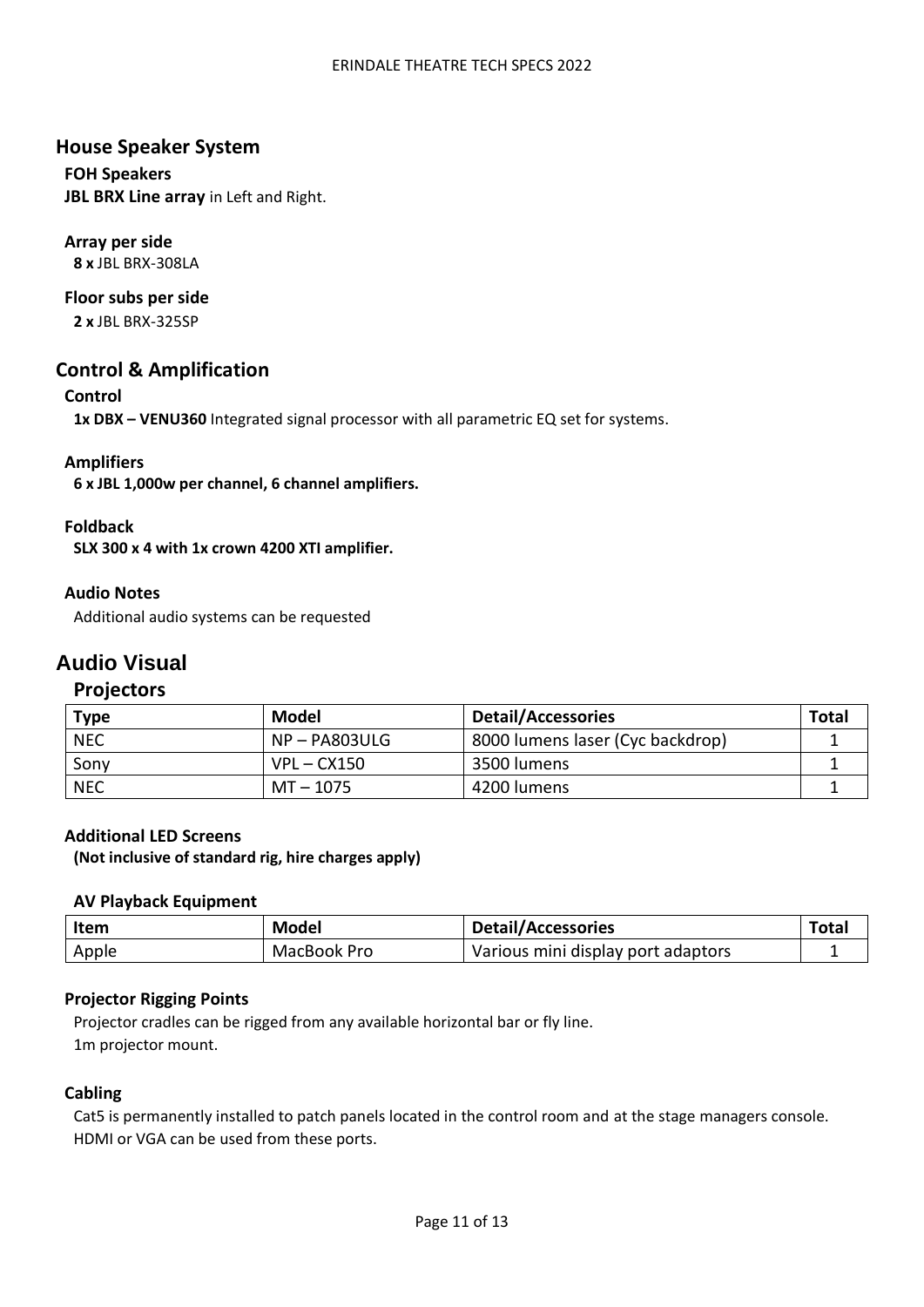# <span id="page-11-0"></span>**BACKSTAGE**

### <span id="page-11-1"></span>**Communications**

#### **Stage Managers Desk**

Stage managers desk is located Down stage prompt corner. It is a fixed desk fitted with house light controls, a clock and 3 TV's for prompting. (infrared, orchestra pit and colour)

> - Gallery Level 2 P US - Follow spot P Gallery Follow spot OP Gallery

- Row H - Row Q

Box Office

#### **Talkback – Wired**

| Master unit          | <b>ClearCom 2 Channel Main Station MS-702</b> |
|----------------------|-----------------------------------------------|
| Total sub stations   | 10                                            |
| Total headsets       | 9 (shared between systems)                    |
| Radio Units in house | N/A                                           |

#### **Talkback patching locations**

- Greenroom
- Prompt US
- Stage managers desk
- OP Fly tower
- Orchestra pitt
- Bio Box
- Gallery Level 2 OP US

#### **Talkback – Wireless**

| Master Unit               | Radio com BTR-800          |
|---------------------------|----------------------------|
| <b>Total Sub Stations</b> |                            |
| Total Headsets            | 9 (shared between systems) |

#### **Paging / Show relay**

Paging to the dressing room, green room and workshop available from stage managers desk. Each room has individual volume control. Show relay is distributed to dressing room, green room, foyer, orchestra pitt, OP and P stage corners.

#### **Stage monitor**

Dressing room, SM desk, green room, Bio box, Foyer, Fly tower and Workshop. All TV's display a colour feed, SM and Fly tower have options of infrared or colour. Cameras are located under centre bridge.

#### <span id="page-11-2"></span>**Dressing Rooms**

| Dressing room  | Capacity | Toilets | Shower | <b>Details</b>    |
|----------------|----------|---------|--------|-------------------|
| Dressing room  | 120      | Yes     | Yes    |                   |
| Green room     | 80       | Yes     | Yes    |                   |
| Workshop       | 80       | No      | No     | Upon request      |
| Classrooms (9) | 50       | Yes     | No     | Additional charge |